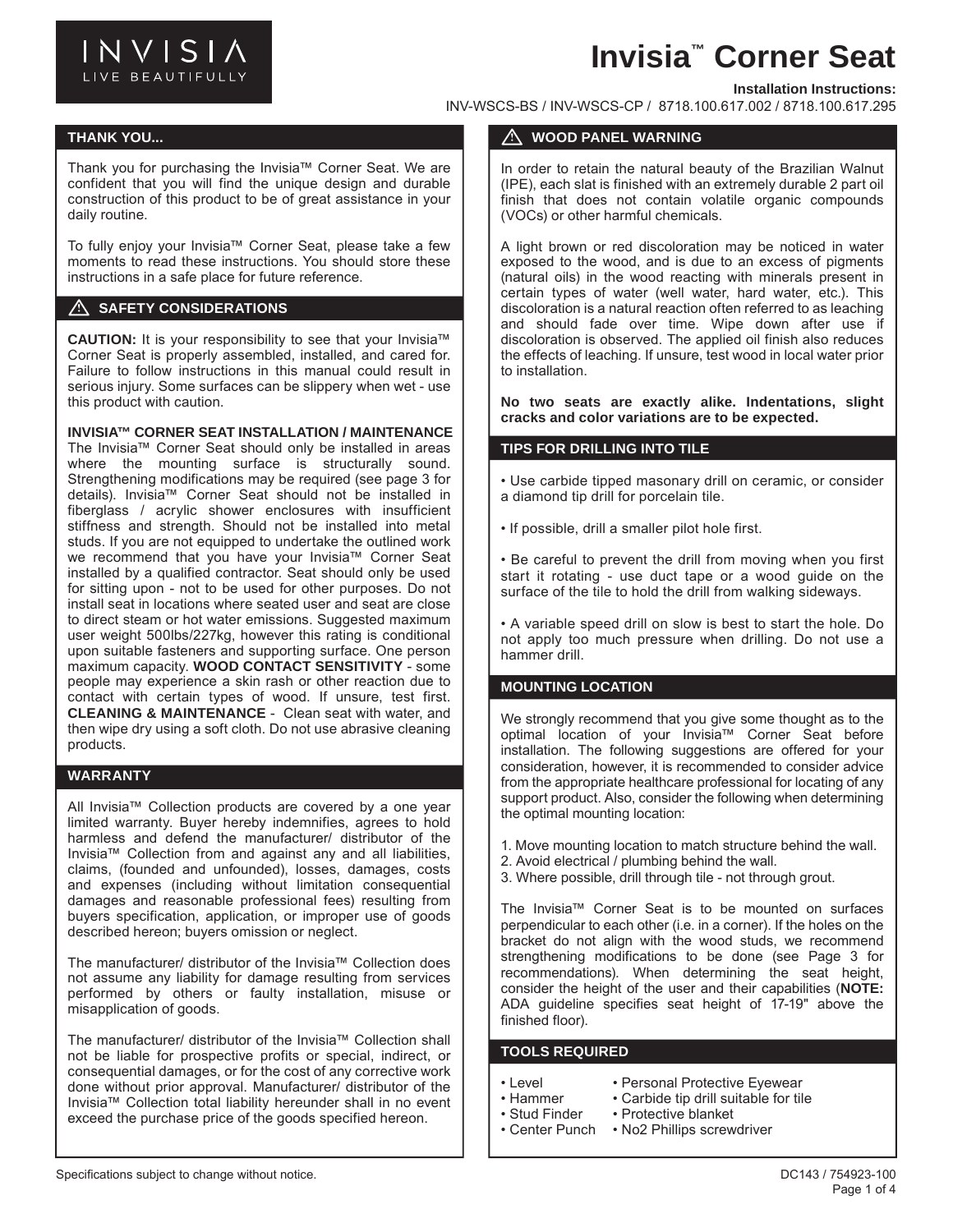## **INSTALLATION INSTRUCTIONS**

Place a blanket down in the area that you will be installing the Invisia™ Corner Seat to protect the shower or bathtub surfaces from parts that may fall during installation.

1. Determine height of seat (refer to "Mounting Location" on page 1). The centerline for the mounting bracket holes should be 1-7/8″ lower than the seat height as shown in **Figure 1a**.

For example:

Top of Seat Height (19″) - 1-7/8″ = 17-1/8″ (centerline)

2. With a level and a pencil, and working out from the corner, draw a centerline that will enable proper positioning of the mounting brackets as shown in **Figure 1b**.

3. Untighten the screws to remove the metal trim as shown in **Figure 2**. This will allow better access to the mounting holes of the wall brackets. **CAUTION:** The metal trim is held to a curved profile by the screws, and it may spring out once the screws are removed.

4. The wall brackets are designed to be outwardly adjustable as shown in **Figure 3**. This accomodates for walls that are not exactly 90 degrees square. To adjust, shift wall brackets accordingly and ensure both make full contact with walls. Fasteners holding wall bracket to wood panels may have to be loosened to permit shifting.

5. Position bracket holes over the centerline and mark location as shown in **Figure 4**.

**NOTE:** The corner seat may be too heavy to hold up and accurately mark off holes. Consider the following options: - Mark only one hole on each wall accurately, and use the dimensions from the wall brackets as a template. - Have one person hold the seat while another marks off the hole locations

- Rest the seat on a support

6. After marking the hole locations, confirm by holding the corner seat in place with a level ontop as shown in **Figure 4**.

**7.** Notch the tile accurately with a center punch. **NOTE:** A light tap is all that is required for punch to make notch.

**8.** Drill pilot hole for appropriate fastener. Clear away debris from hole that could interfere with the seat sitting flush with the wall.

**NOTE:** To improve waterproofing performance of wall bracket rubber washers, apply silicone prior to installation.

**9.** Secure wall brackets using supplied fasteners and lock washers as shown in **Figure 5**.

**NOTE:** Perform a final tighten and inspection of all fasteners. Test the installation by pushing down / sitting on the seat.

10. Reinstall the curved metal trim onto the bottom of the seat.

Your corner seat is now installed.



Specifications subject to change without notice.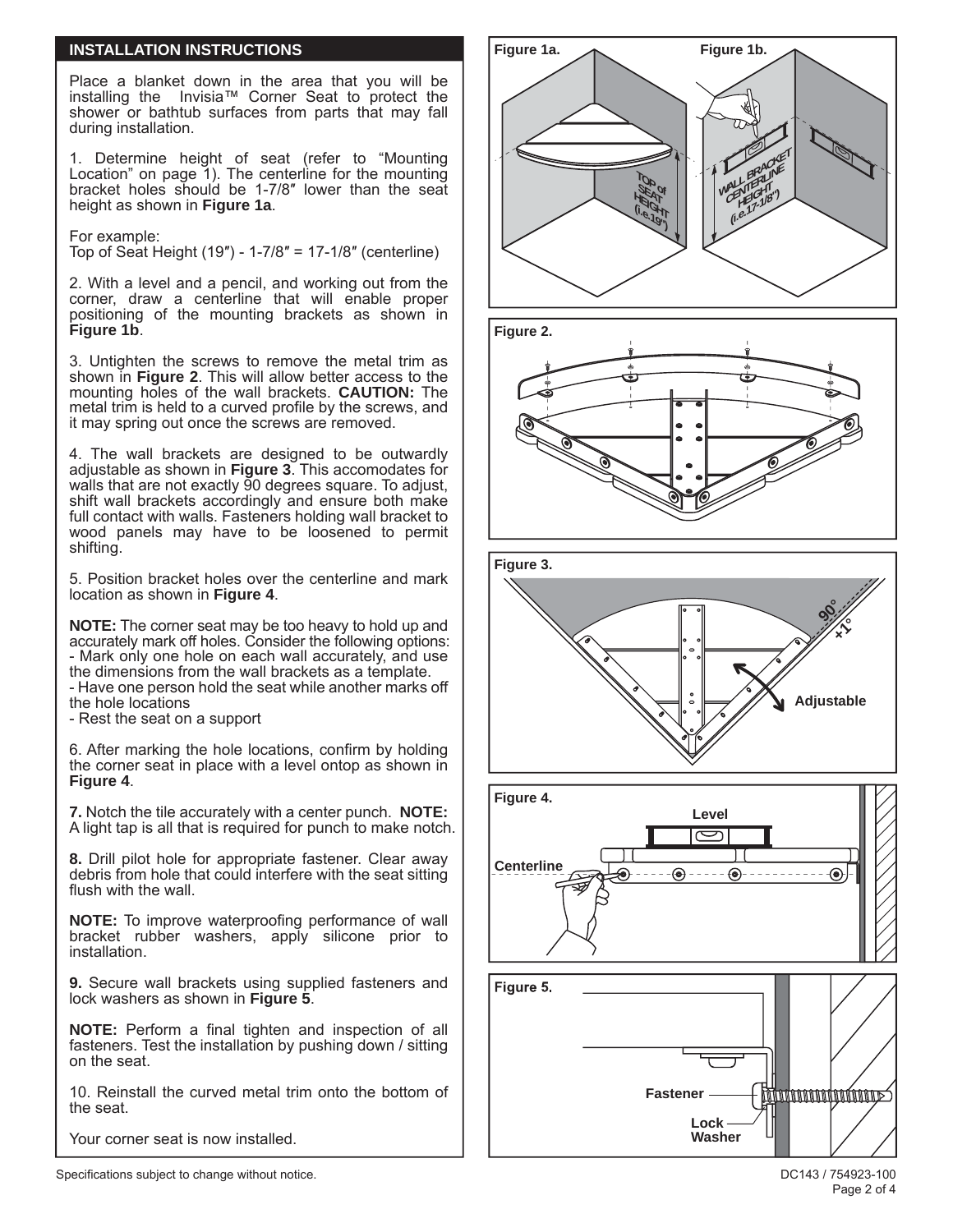## **TIPS FOR LOCATING A WOOD STUD**

• For drywall surfaces, use a stud sensor to locate a stud.

• For tile surfaces, try a stud sensor to locate a stud. If no stud is found, measure 16" from a perpendicular wall. Drill a small hole in the grout to ensure the stud has been found. If there is no stud at this location, bend a piece of wire in a "L" shape and insert it through the hole. Spin the wire to determine exactly where the stud is located and mark its location. Patch all holes with silicone to keep moisture out of the wall.

• If there is access to the backside of the bathroom wall (i.e. through a closet), measure the stud location and transfer the measurements into the bath area.

# **STRUCTURAL REINFORCEMENT SUGGESTIONS**

*NOTE: Due to variances in local construction methods and materials used, details given below are suggestions only. Consult the appropriate local contractor for specific advice. For concrete walls, you may be able to install fasteners (such as a wedge anchor) directly into the concrete wall without modification.*

If there is access to the backside of the bathroom wall (i.e. through a closet) and structural reinforcement is required, consider cutting a hole in this backside wall to allow access to the bathroom wall from behind (without having to remove / replace ceramic tiles).

1. Choose optimal mounting height (H) of corner seat wall brackets as shown in **Figure 1**. Mark the height on the wall for future reference.

2. **NOTE:** If accessing the bathroom wall from the backside, transfer the measurements for the corner seat location to the backside wall as shown in **Figure 2**.

3. Find wall support studs & cut hole in wall board to expose half width of each stud to facilitate re-installation of wall board patch. Suggested hole size is height (A) of 18-24" (48-61cm) and width (B) corresponding to wall stud spacing as shown in **Figure 2**. **IMPORTANT: Avoid any utilities located in wall!**

3. Fabricate a support frame structure from suitable wood pieces as shown in **Figure 3**. Support frame width (D) should fit snugly within wall studs. Support frame height (E) should be from 24-32" (61-81cm) high or more, depending on material and stiffness of wall studs. Locate 2x6" cross member (F) to position in center of mounting holes when the corner seat is located at the height (H). Hold the corner seat against the support frame to confirm the cross member is in the correct location. Use a generous quantity of wood screws and glue to hold the support frame structure together as shown. See alternative to support frame as shown in **Figure 3**.

4. Insert support frame structure through hole in wall and secure uprights to wall studs using a generous amount of wood screws.

5. Complete the Invisia™ Corner Seat installation instructions on Page 2. Then, patch the wall cutout (if backside access to bathroom, consider making an access panel for future servicing) to match the surrounding wall.